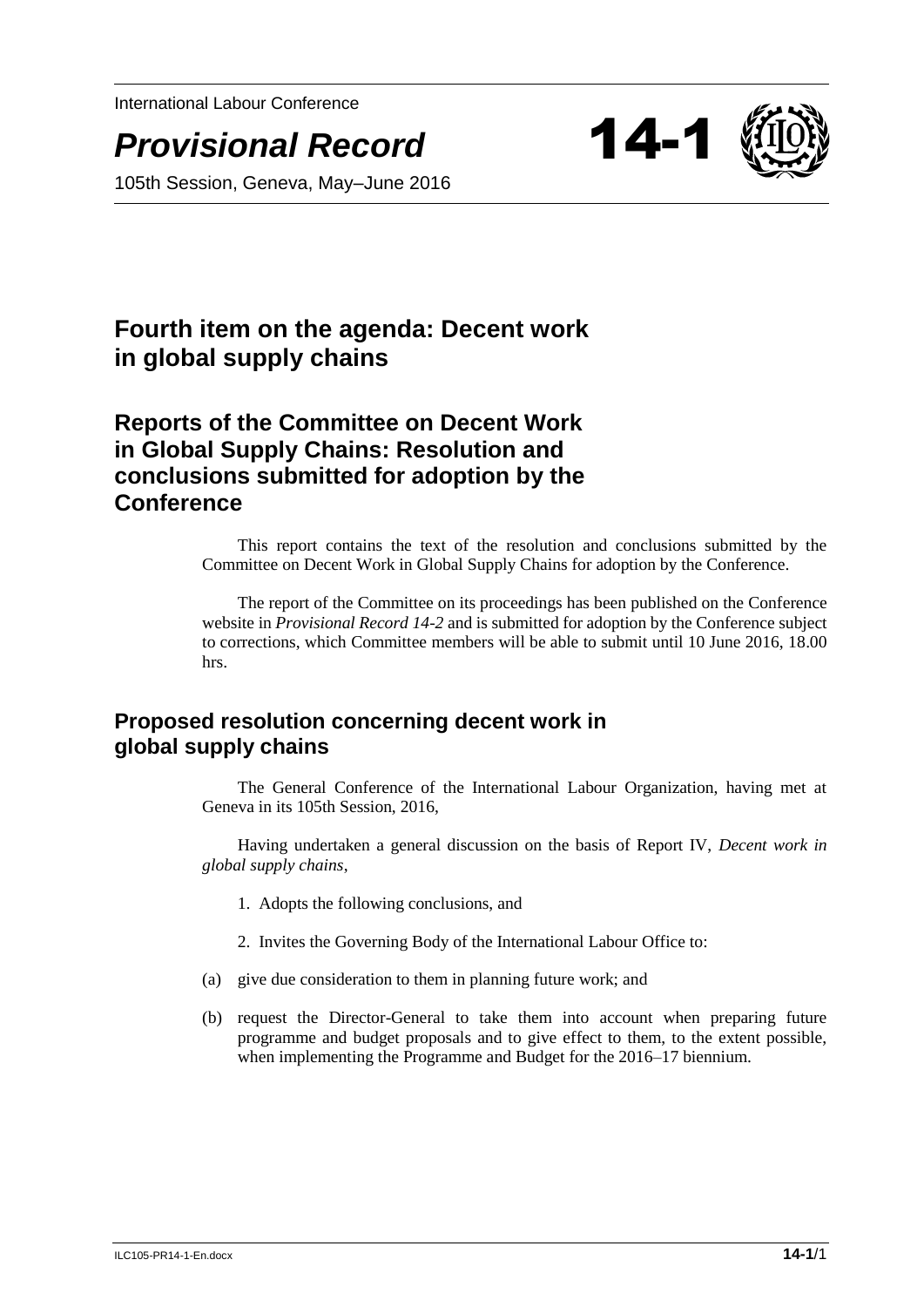### **Conclusions concerning decent work in global supply chains**

#### **Opportunities and challenges for the realization of decent work and inclusive development emerging from global supply chains**

- **1.** Global supply chains are complex, diverse and fragmented. Across textile, clothing, retail, footwear, automotive, food and agriculture, seafood, fisheries, electronics, construction, tourism and hospitality, horticulture, transport and other sectors, global supply chains have increased, facilitated by technological development. They have contributed to economic growth, job creation, poverty reduction and entrepreneurship and can contribute to a transition from the informal to the formal economy. They can be an engine of development by promoting technology transfer, adopting new production practices and moving into higher value-added activities, which would enhance skills development, productivity and competitiveness.
- **2.** The positive impact of global supply chains on job creation is important in view of demographic changes in terms of aging, population growth and the increase of women's participation in the labour market. Across the world, millions of young women and men are looking for opportunities to enter the labour market. Participation in global supply chains increases their chances of getting a foothold in the world of formal work, doing well for themselves and their families, and succeeding in life.
- **3.** At the same time, failures at all levels within global supply chains have contributed to decent work deficits for working conditions such as in the areas of occupational safety and health, wages, working time, and which impact on the employment relationship and the protections it can offer. Such failures have also contributed to the undermining of labour rights, particularly freedom of association and collective bargaining. Informality, non-standard forms of employment and the use of intermediaries are common. The presence of child labour and forced labour in some global supply chains is acute in the lower segments of the chain. Migrant workers and homeworkers are found in many global supply chains and may face various forms of discrimination and limited or no legal protection.
- **4.** In many sectors, women represent a large share of the workforce in global supply chains. They are disproportionately represented in low-wage jobs in the lower tiers of the supply chain and are too often subject to discrimination, sexual harassment and other forms of workplace violence. In addition, they lack access to social protection measures in general, and maternity protection in particular, and their career opportunities are limited.
- **5.** Export processing zones (EPZs) are not uniform and have very different characteristics. Decent work deficits are pronounced in a significant number of EPZs linked to global supply chains. Fundamental principles and rights at work and decent work should apply to all territories, including EPZs. With the aim to attract investment and to create jobs, EPZs are often characterized by exemptions from labour laws and taxes, and restrictions on trade union activities and collective bargaining. Long working hours, forced overtime and pay discrimination are common practices in EPZs.
- **6.** Governments may have limited capacity and resources to effectively monitor and enforce compliance with laws and regulations. The expansion of global supply chains across borders has exacerbated these governance gaps.
- **7.** With its mandate, experience and expertise in the world of work, its normative approach to development and its tripartite structure, the ILO is uniquely positioned to address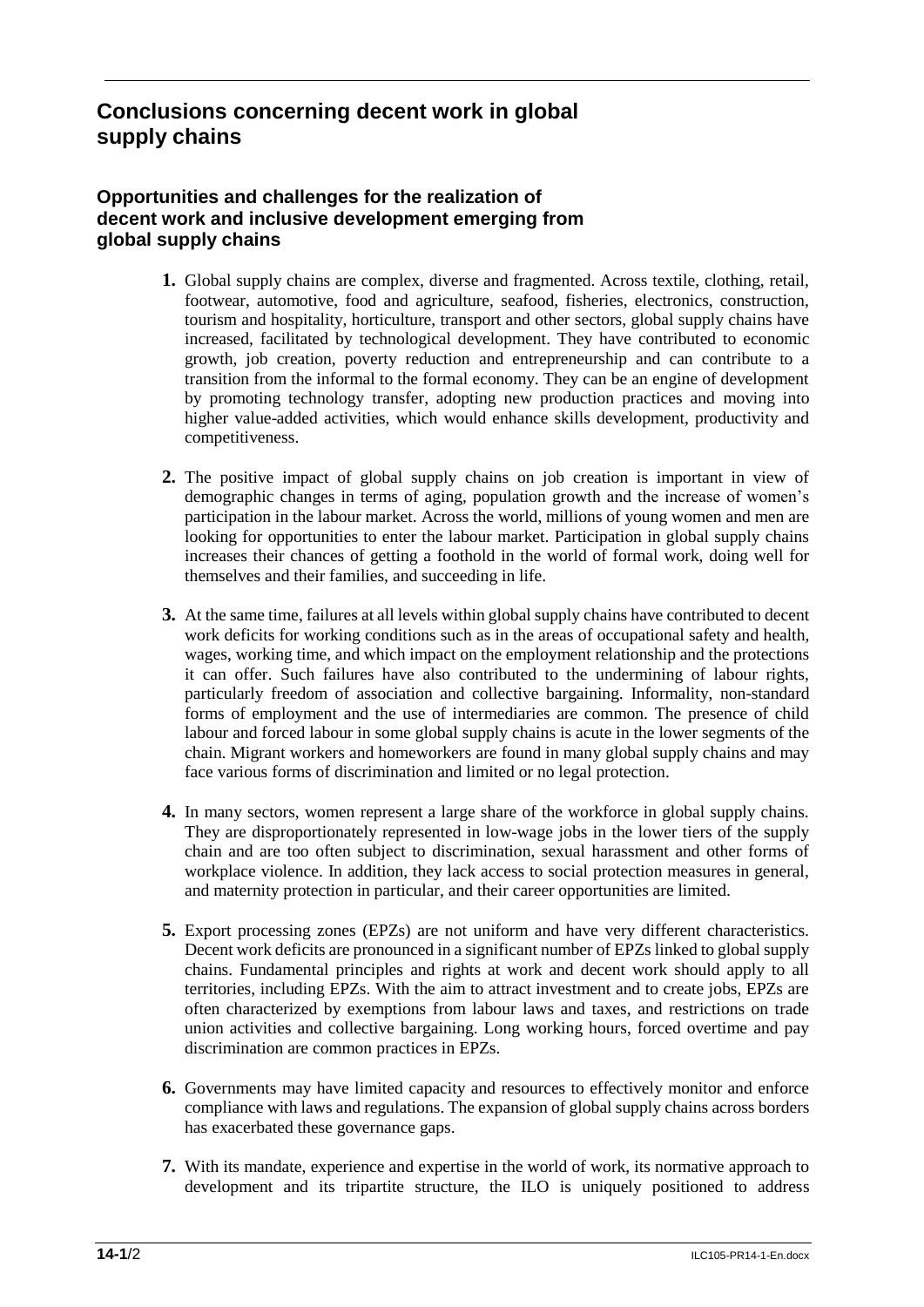governance gaps in global supply chains so that they can fulfil their potential as ladders for development.

#### **Interventions that have been put in place to ensure that economic development and decent work go hand in hand**

- **8.** A wide range of policies, strategies, actions and programmes have been put in place by the Office, ILO constituents and other stakeholders to ensure that economic development and decent work in global supply chains, including respect for international labour standards, go hand in hand. All of these have been designed and implemented at the workplace, national, sectoral, regional and international levels. Despite this wide range of interventions, decent work deficits and governance gaps continue to exist and these challenges must be addressed.
- **9.** Many member States have taken action to diminish governance gaps by strengthening national labour administration and labour inspection systems. Member States have also worked through other international and multilateral organizations and regional groups, and by integrating labour provisions, including core labour standards, in trade agreements, in public procurement and through technical cooperation programmes. Other interventions include legislation on responsibility down the chain, sometimes providing for cross-border regulation of supply chains. At the same time, not all member States have been able to cope effectively with the rapid transformation brought about by their participation in the global economy.
- **10.** Private compliance initiatives have been launched by individual companies and industrywide and multi-stakeholder groups. These have focused on a wide array of issues, and utilized different strategies such as auditing, best practice sharing, complaints mechanisms, peer learning, guidance and capacity building. Business has a responsibility to respect labour rights in their operations as laid out in the UN Guiding Principles on Business and Human Rights (UN Guiding Principles), and governments have the duty to implement and enforce national laws and regulations. Efforts of other stakeholders to promote workplace compliance can support, but not replace, the effectiveness and efficiency of public governance systems.
- **11.** Social partners have engaged in cross-border social dialogue and negotiated international framework agreements, a Freedom of Association Protocol and a binding Accord. They have also developed industry-wide bargaining, sectoral standards, tools and guidance. There is scope to further enhance the effectiveness and impact of these tools, for example through non-judicial grievance mechanisms, and to raise awareness of these industrial relations mechanisms.
- **12.** In several of these initiatives, the ILO has played an important role within its mandate by providing support, policy advice, and technical cooperation activities.

#### **Appropriate governance systems and measures by governments and the social partners to achieve coherence between economic outcomes and decent work in global supply chains**

**13.** The UN Guiding Principles are grounded in recognition of: (a) States' existing obligations to respect, protect and fulfil human rights and fundamental freedoms; (b) the role of business enterprises as specialized organs of society performing specialized functions, required to comply with all applicable laws and to respect human rights; and (c) the need for rights and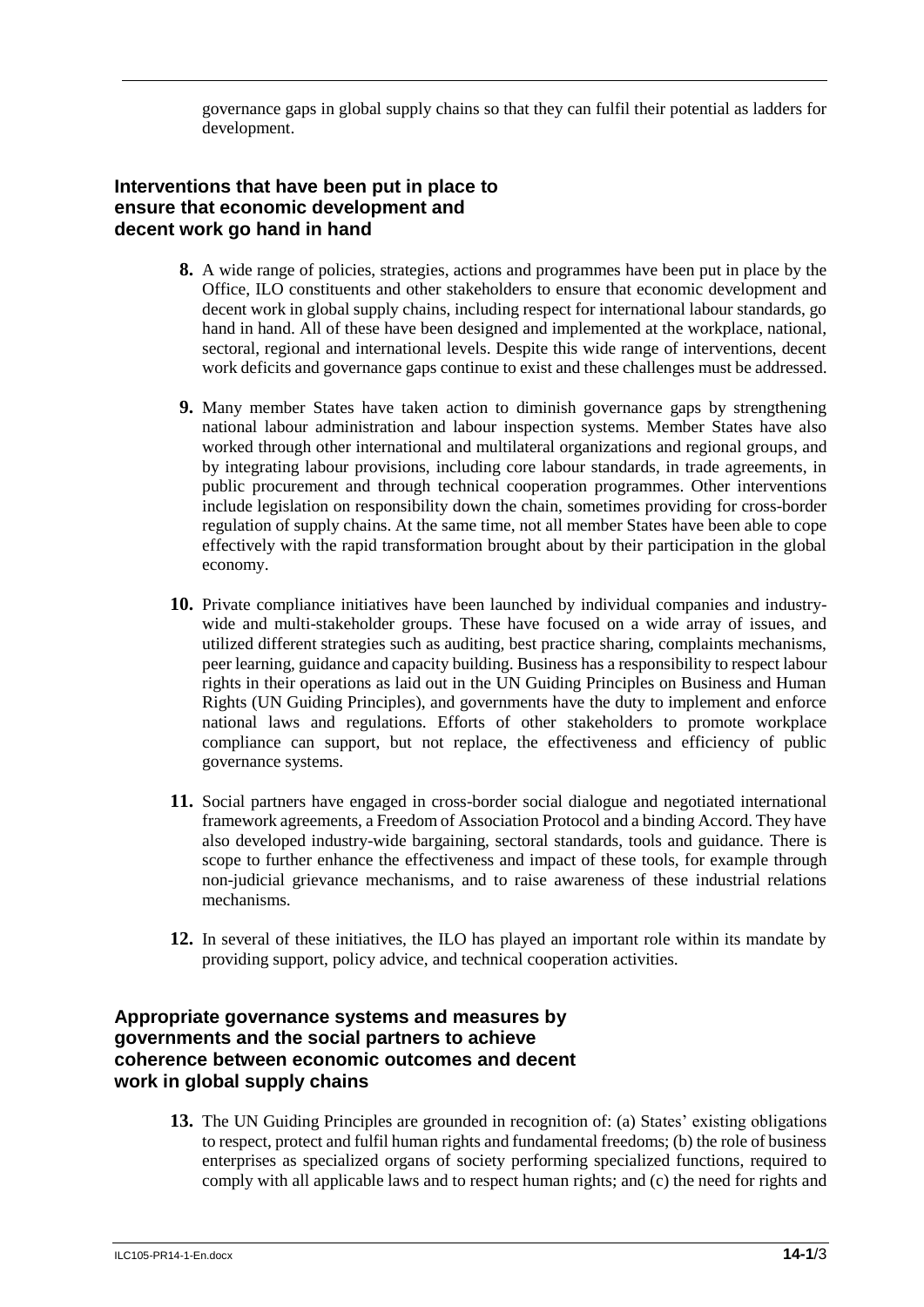obligations to be matched to appropriate and effective remedies when breached. The General Assembly resolution through which the UN Guiding Principles were adopted in 2011 underscored that while the State has the duty to enforce legislation, business enterprises are required to comply with it. It highlights that weak national institutions, legislation and implementation hamper maximizing the benefits of globalization and that further action is required to bridge governance gaps at the sectoral, national, regional and international levels. Actions should include capacity building of all actors in order to better manage decent work challenges in global supply chains. The UN Guiding Principles apply to all States and to all business enterprises, both transnational and others, regardless of their size, location, ownership and structure.

**14.** Due to its global mandate, expertise and experience in the world of work, the ILO, in collaboration with its Members, is best placed to lead global action for decent work in global supply chains. The establishment of the "Vision Zero Fund", initiated in 2015 by the G7 in cooperation with the ILO to foster occupational safety and health in production countries, is one example in the recent past. To this effect the ILO should strengthen its capacity as the global centre of excellence to facilitate, having regard to all relevant available evidence, the development and implementation of well-informed coherent policies and strategies and build the capacity of constituents.

#### *Role for governments, business and social partners*

- **15.** States have the duty to adopt, implement and enforce national laws and regulations, and to ensure that the fundamental principles and rights at work and ratified international labour Conventions protect and are applied to all workers, taking into account other international labour standards. Governments, business and social partners have complementary but different responsibilities in promoting decent work in global supply chains. Business has a responsibility to respect human and labour rights in their supply chains, consistent with the UN Guiding Principles, and to comply with national law wherever they do business. Policy coherence, collaboration and coordination are required at the global, regional, sectoral and national levels.
- **16.** Governments should:
	- (a) Strengthen labour administration and labour inspection systems in order to ensure full compliance with laws and regulations and access to appropriate and effective remedy and complaints mechanisms. The responsibility for law enforcement lies with governments, taking into account that employers, workers and their organizations have an important role to play in promoting and ensuring compliance.
	- (b) Actively promote social dialogue and fundamental principles and rights at work, including freedom of association and the right to collective bargaining for all workers, regardless of their employment status, including in EPZs.
	- (c) Use public procurement to promote fundamental principles and rights at work, taking into account the Labour Clauses (Public Contracts) Convention, 1949 (No. 94), as this can have an important effect on workers' rights and working conditions along global supply chains.
	- (d) Where appropriate, require enterprises owned or controlled by the State to implement due diligence procedures and to promote decent work in all their operations in their supply chains.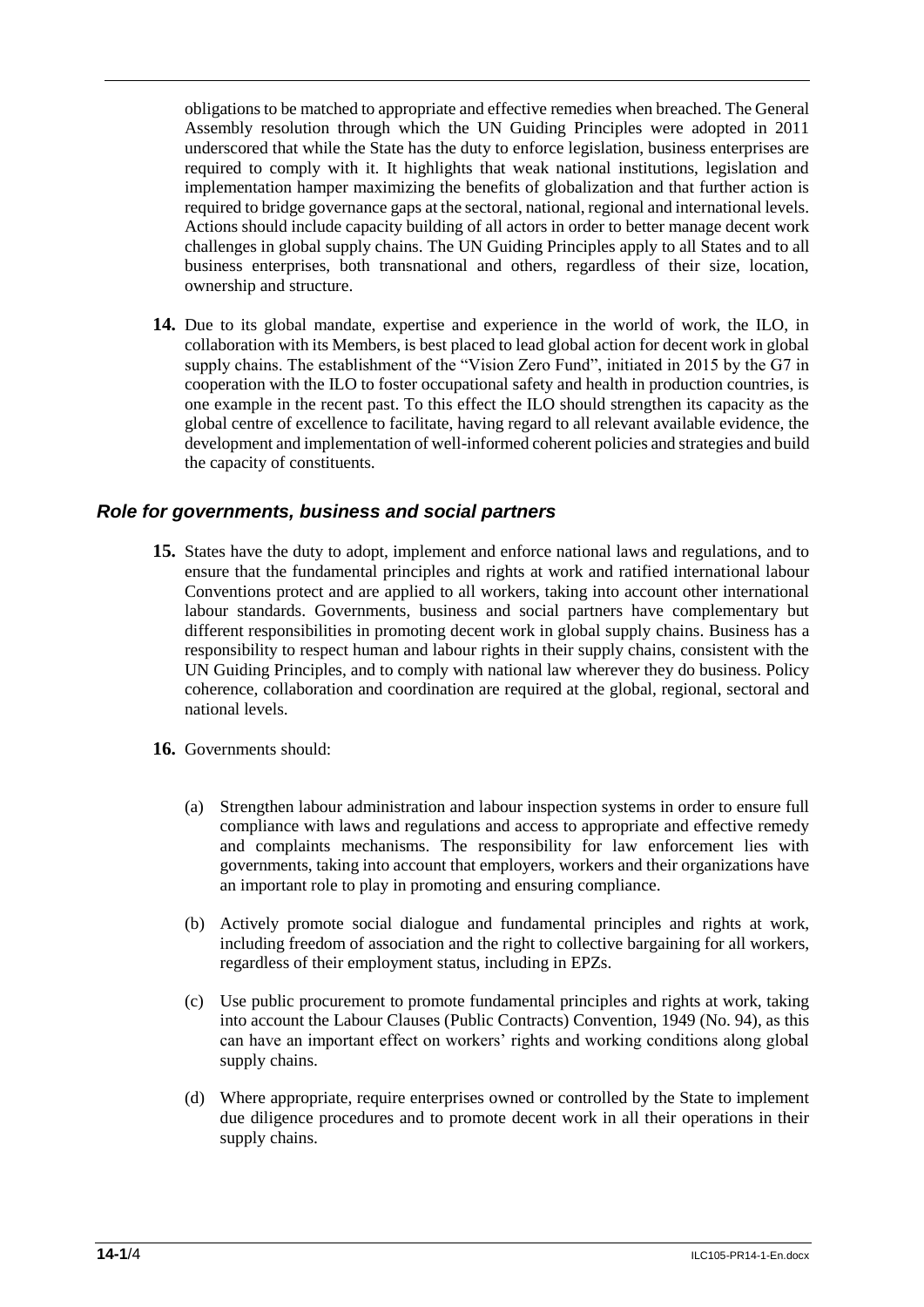- (e) Create an enabling environment to help enterprises strengthen their contribution to sustainability and decent work throughout their business operations, help them to identify sector-specific risks and implement due diligence procedures in their management systems. Governments should also clearly communicate on what they expect from enterprises with respect to responsible business conduct and could consider whether further measures, including regulation, are needed if these expectations are not met.
- (f) Stimulate transparency and encourage, and, where appropriate, require, by various means, that enterprises report on due diligence within their supply chains to communicate how they address their human rights impacts.
- (g) Fight corruption, including by protection of whistle-blowers.
- (h) Consider to include fundamental principles and rights at work in trade agreements, taking into account that the violation of fundamental principles and rights at work cannot be invoked or otherwise used as a legitimate comparative advantage and that labour standards should not be used for protectionist trade purposes.
- (i) Set out clearly the expectation that all business enterprises domiciled in their territory and/ or jurisdiction respect human rights throughout their operations, and the fundamental principles and rights at work for all workers, including migrant workers, homeworkers, workers in non-standard forms of employment and workers in EPZs.
- (j) Implement measures to improve working conditions for all workers, including in global supply chains, in the areas of wages, working time and occupational safety and health, and ensure that non-standard forms of employment meet the legitimate needs of workers and employers and are not used to undermine labour rights and decent work. Such measures should go hand in hand with increasing productivity.
- (k) Target specific measures at small and medium-sized enterprises (SMEs), including cooperatives and other entities of the social economy, to increase their productivity and promote decent work, including opportunities to formalize, further develop, upgrade and advance to higher segments of the supply chains, in line with the 2007 Conclusions concerning the promotion of sustainable enterprises and the 2015 Conclusions concerning small and medium-sized enterprises and decent and productive employment creation.
- (l) In order to suppress forced or compulsory labour, provide guidance and support to employers and businesses to take effective measures to identify, prevent, mitigate and account for how they address the risks of forced or compulsory labour in their operations or in products, services or operations to which they may be directly linked, in line with the Forced Labour Convention, 1930 (No. 29), the Abolition of Forced Labour Convention, 1957 (No. 105) and the Protocol of 2014 to the Forced Labour Convention, 1930.
- (m) Implement policies to facilitate the transition from the informal to the formal economy in line with Transition from the Informal to the Formal Economy Recommendation, 2015 (No. 204), thus increasing the tax base for governments, fair competition among enterprises and decent work opportunities for workers.
- (n) Cooperate through regional bodies to harmonize laws and practices and/or improve policy coherence among countries, in order to ensure decent work in global supply chains.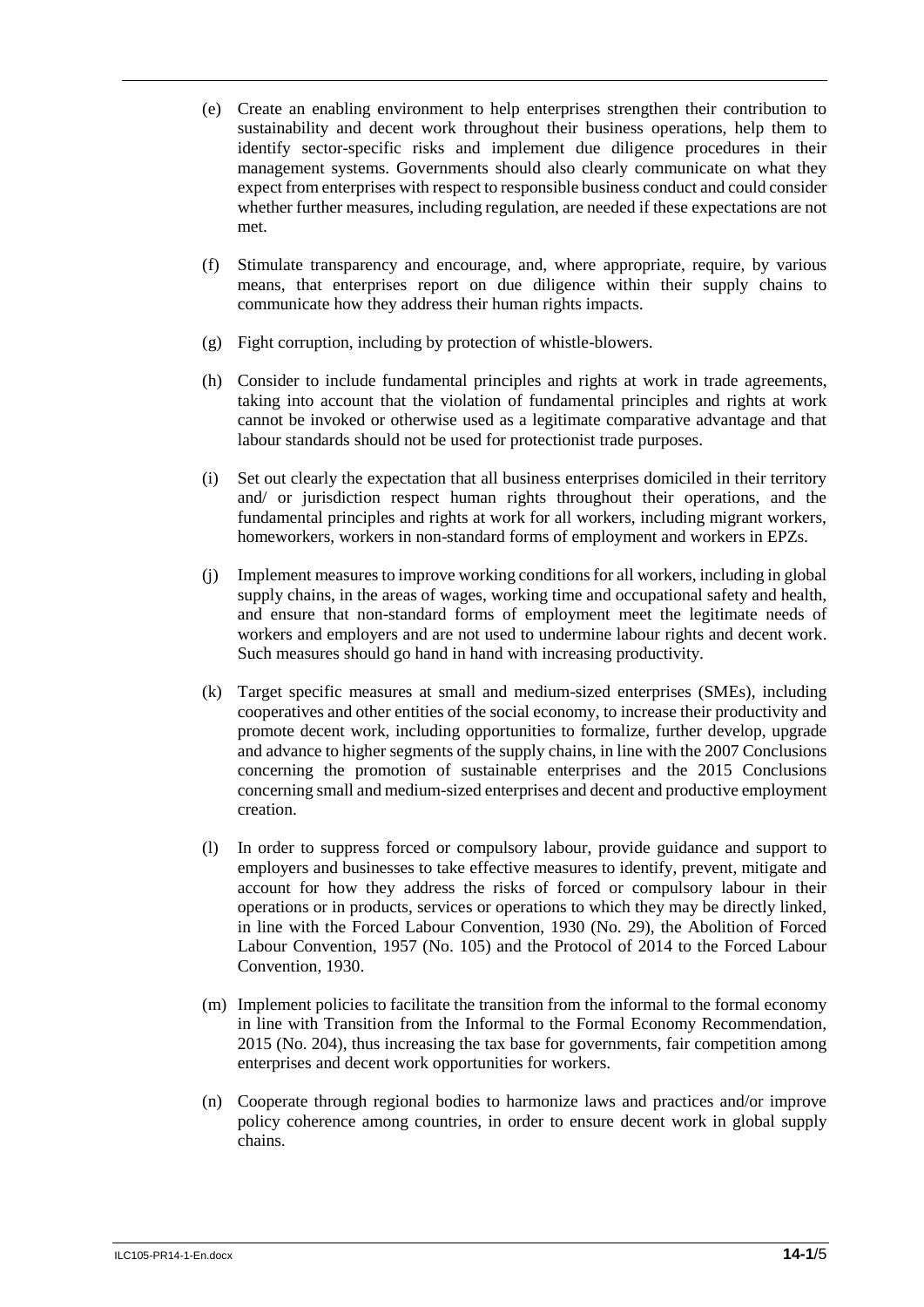- **17.** In line with the autonomy of social partners, the social partners should jointly promote decent work and fundamental principles and rights at work for all workers, including in global supply chains, through sectoral initiatives, collective agreements, cross-border social dialogue and international framework agreements, where appropriate. Particular attention should be paid to the rights to freedom of association and collective bargaining, especially for vulnerable groups of workers in global supply chains.
- **18.** In line with the UN Guiding Principles, business enterprises should carry out human rights due diligence in order to identify, prevent, mitigate and account for how they address their adverse human rights impacts. In order to account for how they address their human rights impacts, business enterprises should be prepared to communicate this externally. Business enterprises should establish operational-level grievance mechanisms for workers impacted by their operations in line with the UN Guiding Principles.
- **19.** Employers' organizations should provide practical guidance to implement due diligence into operational management systems and build capacity thereon. Special attention should be paid to SMEs, which need support in order to meet their responsibilities.
- **20.** Workers' organizations should provide information and support to workers, in particular regarding the respect of workers' rights and improvements in working conditions. Workers' organizations should also negotiate enforceable agreements with multinational enterprises and involve workers' representatives in monitoring their implementation.
- **21.** Governments and social partners should also stimulate multi-stakeholder initiatives to promote decent work in global supply chains that can support, but not replace, the effectiveness and efficiency of public governance systems.

#### *ILO action*

**22.** Based on the ILO Declaration of Philadelphia (1944), the ILO Declaration on Fundamental Principles and Rights at Work and its Follow-up (1998), the ILO Declaration on Social Justice for a Fair Globalization (2008), the Tripartite Declaration of Principles concerning Multinational Enterprises and Social Policy (MNE Declaration), and all relevant international labour standards, including the fundamental Conventions, including the Freedom of Association and Protection of the Right to Organise Convention, 1948 (No. 87), the Right to Organise and Collective Bargaining Convention, 1949 (No. 98), the Protocol of 2014 to the Forced Labour Convention, 1930, the Labour Inspection Convention, 1947 (No. 81), the Work in Fishing Convention, 2007 (No. 188), the Maritime Labour Convention, 2006, the Employment Service Convention, 1948 (No. 88), the Minimum Wage Fixing Convention, 1970 (No. 131), the Home Work Convention, 1996 (No. 177), the Maternity Protection Convention, 2000 (No. 183), the Transition from the Informal to the Formal Economy Recommendation, 2015 (No. 204), the Employment Relationship Recommendation, 2006 (No. 198), the Private Employment Agencies Convention, 1997 (No. 181), the Occupational Safety and Health Convention, 1981 (No. 155), the Labour Clauses (Public Contracts) Convention, 1949 (No. 94), the Tripartite Consultation (International Labour Standards) Convention, 1976 (No. 144), the Conclusions concerning Labour Administration and Labour Inspection adopted by the International Labour Conference at its 100th Session (2011), the Conclusions concerning small and medium-sized enterprises and decent and productive employment creation adopted by the International Labour Conference at its 104th Session (2015), as well as the Conclusions concerning the promotion of sustainable enterprises adopted by the International Labour Conference at its 96th Session (2007), the recently launched Future of Work Initiative, and the inclusion of decent work in the 2030 Agenda for Sustainable Development, the ILO should develop a programme of action to address decent work in global supply chains through a comprehensive and coordinated framework. Decent Work Country Programmes and the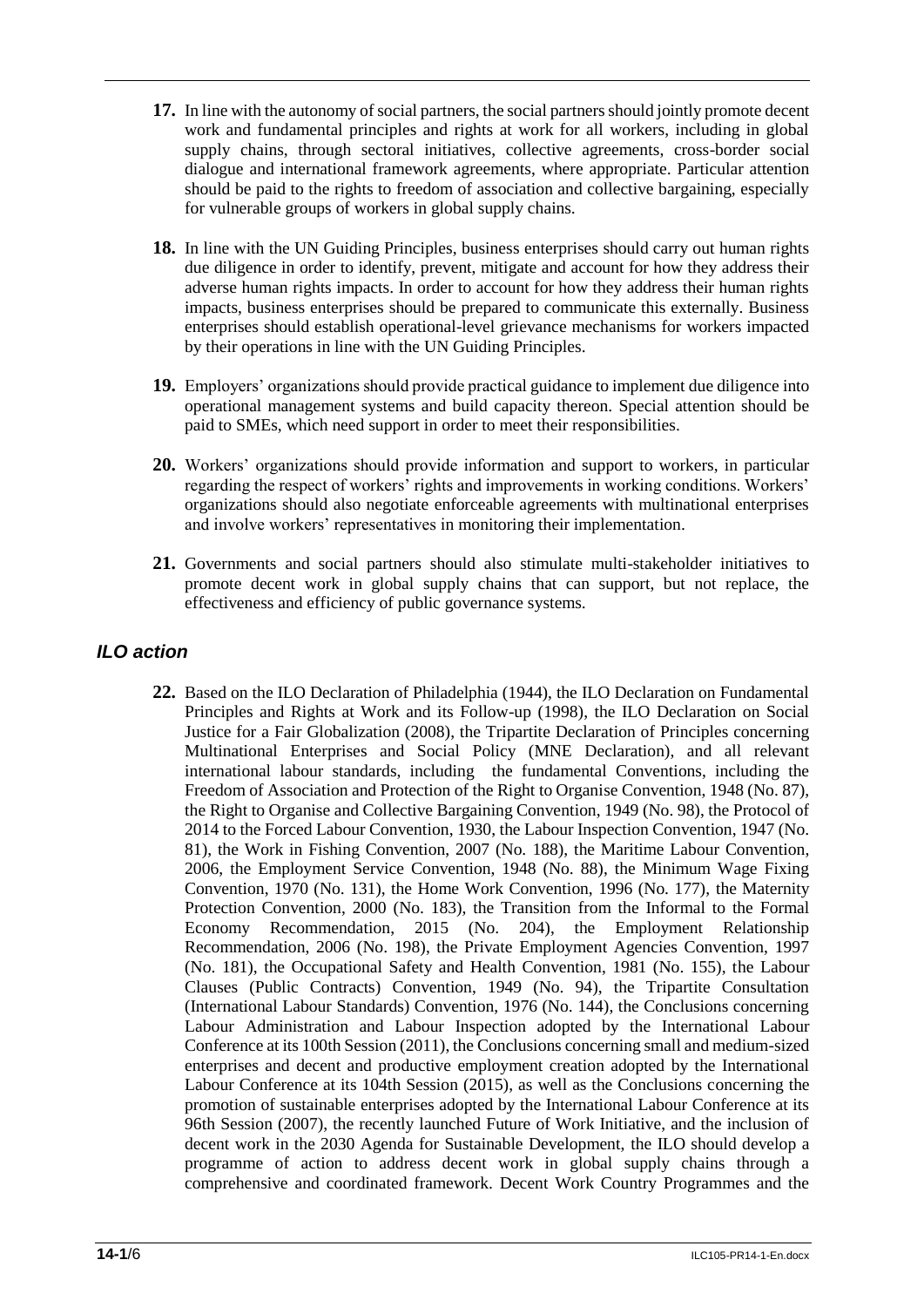Global Jobs Pact can be used as national policy frameworks to address deficits and gaps in global supply chains. In order to implement a timely and dynamic programme of action, a senior-level point of contact should lead this effort.

- **23.** Under the programme of action, the ILO should:
	- (a) Promote the ratification and implementation of the ILO standards relevant to decent work in global supply chains.
	- (b) Strengthen capacity building and provide technical assistance to member States on labour administration and inspection systems. These actions should also ensure that workers have access to legal remedies, including in EPZs. The ILO should continue to support efforts by governments to improve the rule of law and facilitate the transition from the informal to the formal economy, establishing independent and effective judicial systems, improving implementation and enforcement of national law, and building the capacity of all enterprises to comply with national law.
	- (c) Promote effective national and cross-border social dialogue, thereby respecting the autonomy of the social partners. When social partners decide to negotiate international framework agreements, the ILO could support and facilitate the process, on joint request, and assist in the follow-up process, including monitoring, mediation and dispute settlement where appropriate. Furthermore, the ILO should undertake research on the effectiveness and impact of cross-border social dialogue.
	- (d) Assess the impact and scalability of, and where necessary, adapt and scale up development cooperation programmes, such as Better Work and Sustaining Competitive and Responsible Enterprises (SCORE), and develop sectoral and other approaches to address decent work challenges in global supply chains.
	- (e) Provide leadership and use the ILO's convening power and unique added value to drive policy coherence among all multilateral initiatives and processes related to decent work in global supply chains. It should work in partnership with international organizations and forums such as UN organizations, the Organisation for Economic Co-operation and Development (OECD), G7 and G20 and international trade and financial institutions, and take into account international frameworks such as the UN Guiding Principles, as well as other reference instruments such as the OECD Guidelines for Multinational Enterprises. The ILO should, taking into account the function and the geographical scope of OECD National Contact Points (NCPs), upon request, provide expertise to the NCPs on social and labour standards. Within the review process of the MNE Declaration, it should consider the setting up of mechanisms to address disputes.
	- (f) Strengthen its capacity to give guidance to enterprises on the application of labour standards within their supply chains and make information available on specific country situations, laws and regulations, including on the implementation of labour rights due diligence in coherence with already existing international frameworks. Many of these frameworks help enterprises to foster decent work. They should be better known and promoted in a coherent way.
	- (g) Consider adopting an action plan to promote decent work and protection of fundamental principles and rights at work for workers in EPZs, that follows up on the current discussion as well as previous discussions held in the ILO on this subject, such as the Tripartite Meeting of Export Processing Zone-Operating Countries (Geneva, 1998) and the Governing Body's discussion at its 286th Session (March 2003) on Employment and social policy in respect of export processing zones.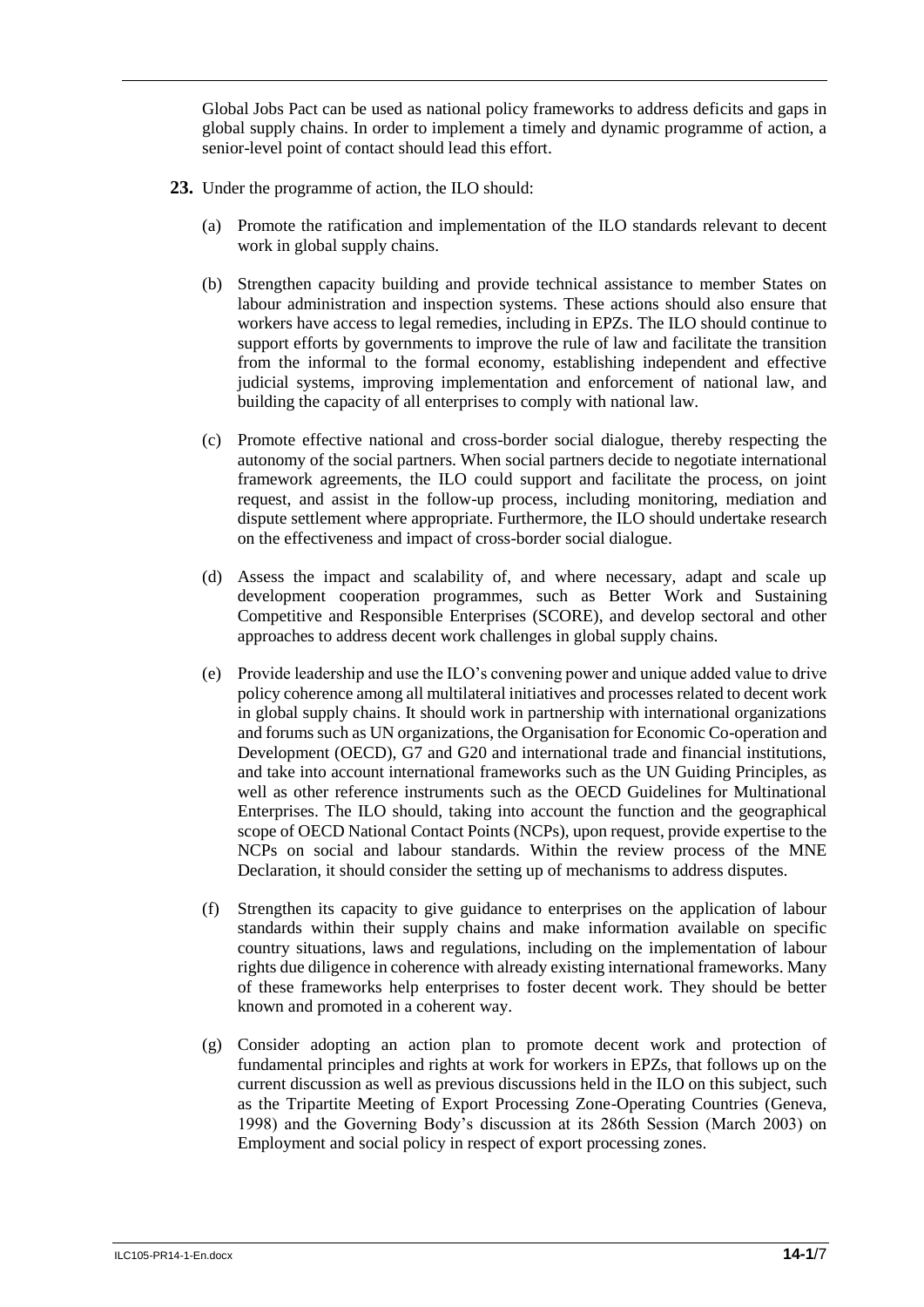- (h) Take a proactive role in generating and making accessible reliable data on decent work in global supply chains, in cooperation with all relevant organizations and forums, to create synergies in statistics and research. Moreover, it should build capacity at the national level to support the efforts of constituents to generate their data.
- (i) Carry out further research and analysis to better understand how supply chains work in practice, how they vary by industry, and what their impact is on decent work and fundamental rights. It should also perform an assessment of the many strategies and programmes, both internal to the Organization and by external actors, promoting decent work in global supply chains. The ILO could compile a compendium on good practices in global supply chains, and become a knowledge centre to provide guidance and advice to stakeholders inside and outside the Organization and build the capacity of constituents.
- **24.** The MNE Declaration is the ILO framework supported by all tripartite constituents that aims to maximize positive impacts of multinational enterprises and resolve possible negative impacts. It states roles and responsibilities for governments (home and host), multinational enterprises, and workers' and employers' organizations to that effect and brings these actors together to solve decent work challenges and identify opportunities for inclusive growth. The review process of the MNE Declaration text and interpretation procedure decided by the Governing Body should take into account the outcomes of this discussion of the International Labour Conference.
- **25.** There is concern that current ILO standards may not be fit for purpose to achieve decent work in global supply chains. Therefore, the ILO should review this issue and convene, as soon as appropriate, by decision of the Governing Body, a technical tripartite meeting or a meeting of experts to:
	- (a) Assess the failures which lead to decent work deficits in global supply chains.
	- (b) Identify the salient challenges of governance to achieving decent work in global supply chains.
	- (c) Consider what guidance, programmes, measures, initiatives or standards are needed to promote decent work and/or facilitate reducing decent work deficits in global supply chains.